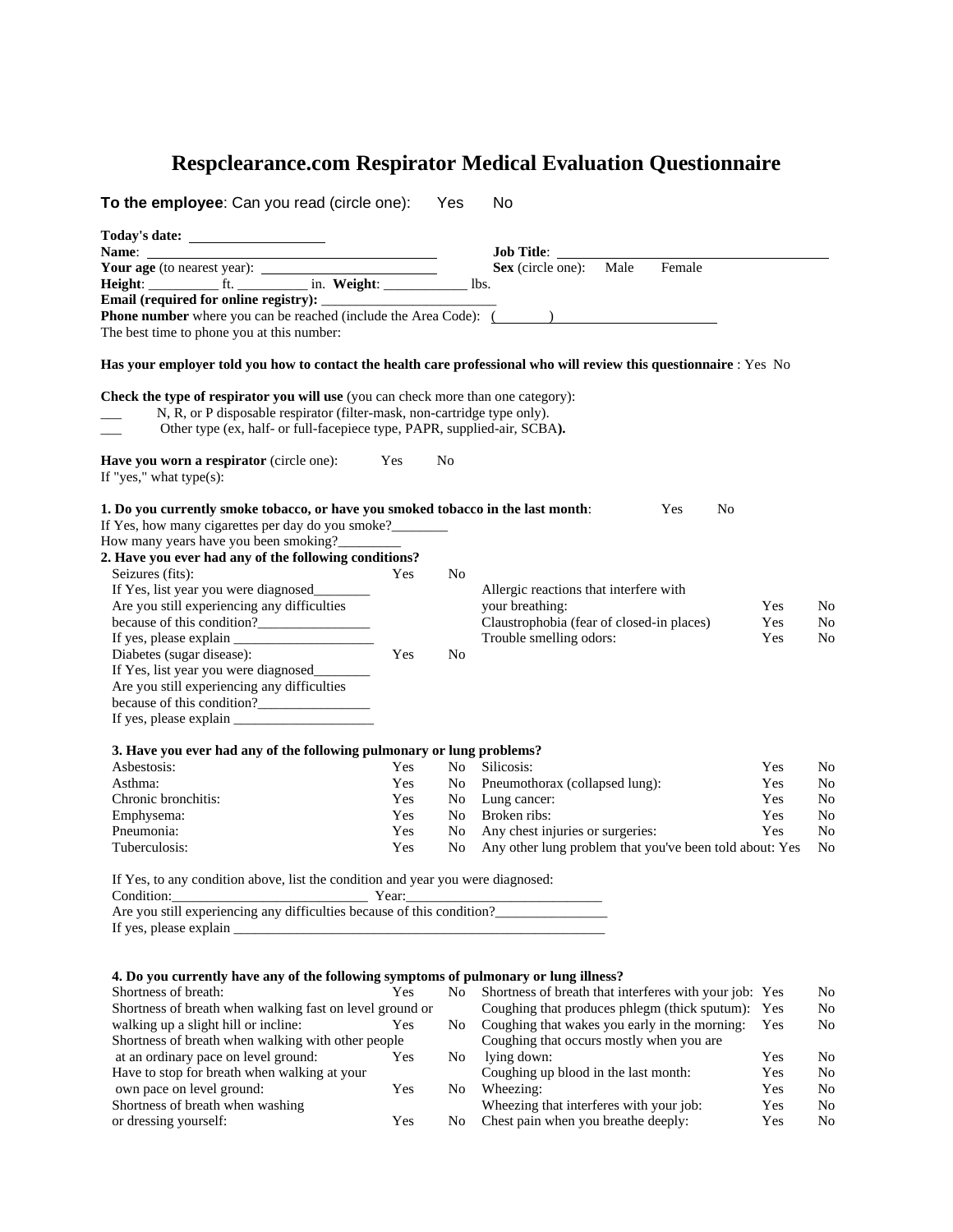| Any other symptoms that you think                                                                                                                                                                                              |     |     | may be related to lung problems:                                                                                                                                                              | Yes | No             |
|--------------------------------------------------------------------------------------------------------------------------------------------------------------------------------------------------------------------------------|-----|-----|-----------------------------------------------------------------------------------------------------------------------------------------------------------------------------------------------|-----|----------------|
| Have you seen a physician for any of the above pulmonary/lung conditions?                                                                                                                                                      |     |     |                                                                                                                                                                                               | Yes | N <sub>o</sub> |
| 5. Have you ever had any of the following cardiovascular or heart problems?                                                                                                                                                    |     |     |                                                                                                                                                                                               |     |                |
| Heart attack                                                                                                                                                                                                                   | Yes | No. | Heart arrhythmia (heart beating irregularly):                                                                                                                                                 | Yes | No.            |
|                                                                                                                                                                                                                                | Yes |     |                                                                                                                                                                                               |     |                |
| Stroke:                                                                                                                                                                                                                        |     | No. | High blood pressure:                                                                                                                                                                          | Yes | No.            |
| Angina:                                                                                                                                                                                                                        | Yes | No. | Any other heart problem that you've been                                                                                                                                                      |     |                |
| Heart failure:                                                                                                                                                                                                                 | Yes | No  | told about:                                                                                                                                                                                   | Yes | No             |
| Swelling in your legs or feet                                                                                                                                                                                                  |     |     |                                                                                                                                                                                               |     |                |
| (not caused by walking):                                                                                                                                                                                                       | Yes | No  |                                                                                                                                                                                               |     |                |
| If Yes, to any condition above, list the condition and year you were diagnosed:                                                                                                                                                |     |     |                                                                                                                                                                                               |     |                |
| Condition: Year: Year: Year: Year: Year: Year: Year: Year: Year: Year: Year: Year: Year: Year: Year: Year: Year: Year: Year: Year: Year: Year: Year: Year: Year: Year: Year: Year: Year: Year: Year: Year: Year: Year: Year: Y |     |     |                                                                                                                                                                                               |     |                |
|                                                                                                                                                                                                                                |     |     |                                                                                                                                                                                               |     |                |
|                                                                                                                                                                                                                                |     |     |                                                                                                                                                                                               |     |                |
| 6. Have you ever had any of the following cardiovascular or heart symptoms?                                                                                                                                                    |     |     |                                                                                                                                                                                               |     |                |
| Frequent pain or tightness in your chest:                                                                                                                                                                                      | Yes |     | No In the past two years, have you noticed your heart                                                                                                                                         |     |                |
| Pain or tightness in your chest during                                                                                                                                                                                         |     |     | skipping or missing a beat:                                                                                                                                                                   | Yes | No.            |
| physical activity:                                                                                                                                                                                                             | Yes | No  | Heartburn or indigestion that is not related                                                                                                                                                  |     |                |
| Pain or tightness in your chest that interferes                                                                                                                                                                                |     |     | to eating:                                                                                                                                                                                    | Yes | No             |
| with your job:                                                                                                                                                                                                                 | Yes | No. | Any other symptoms that you think may be                                                                                                                                                      |     |                |
|                                                                                                                                                                                                                                |     |     | related to heart or circulation problems:                                                                                                                                                     | Yes | No             |
|                                                                                                                                                                                                                                |     |     |                                                                                                                                                                                               |     |                |
| Have you seen a physician for any of the above cardiovascular or heart symptoms?<br>If Yes, when did you last see the physician?_                                                                                              |     |     |                                                                                                                                                                                               | Yes | No             |
| 7. Do you currently take medication for any of the following problems?                                                                                                                                                         |     |     |                                                                                                                                                                                               |     |                |
|                                                                                                                                                                                                                                |     |     |                                                                                                                                                                                               |     |                |
| Breathing or lung problems:                                                                                                                                                                                                    | Yes |     | No Blood pressure:                                                                                                                                                                            | Yes | N <sub>0</sub> |
| Heart trouble:                                                                                                                                                                                                                 | Yes |     | No Seizures (fits):                                                                                                                                                                           | Yes | No             |
| If yes, to any of the above, please complete the following:                                                                                                                                                                    |     |     |                                                                                                                                                                                               |     |                |
|                                                                                                                                                                                                                                |     |     |                                                                                                                                                                                               |     |                |
|                                                                                                                                                                                                                                |     |     |                                                                                                                                                                                               |     |                |
|                                                                                                                                                                                                                                |     |     |                                                                                                                                                                                               |     |                |
| 8. If you've used a respirator, have you ever had any of the following problems?<br>(If you've never used a respirator, check the following space and go to question $9$ .)                                                    |     |     |                                                                                                                                                                                               |     |                |
| Eye irritation:                                                                                                                                                                                                                | Yes |     | No Anxiety:                                                                                                                                                                                   | Yes | No             |
|                                                                                                                                                                                                                                | Yes |     |                                                                                                                                                                                               | Yes |                |
| Skin allergies or rashes:                                                                                                                                                                                                      |     |     | No General weakness or fatigue:                                                                                                                                                               |     | No             |
| Any other problem that interferes with your use of a respirator: Yes No                                                                                                                                                        |     |     |                                                                                                                                                                                               |     |                |
|                                                                                                                                                                                                                                |     |     | 9. Would you like to talk to the health care professional who will review this questionnaire about your answers to this                                                                       |     |                |
| questionnaire:<br>Yes<br>No                                                                                                                                                                                                    |     |     |                                                                                                                                                                                               |     |                |
|                                                                                                                                                                                                                                |     |     | Questions below must be answered by every employee who has been selected to use either a full-<br>facepiece respirator or a self-contained breathing apparatus (SCBA). For employees who have |     |                |
|                                                                                                                                                                                                                                |     |     | been selected to use other types of respirators, answering these questions is voluntary.                                                                                                      |     |                |
| 10. Have you ever lost vision in either eye (temporarily or permanently): Yes/No                                                                                                                                               |     |     |                                                                                                                                                                                               |     |                |
|                                                                                                                                                                                                                                |     |     |                                                                                                                                                                                               |     |                |
| 11. Do you currently have any of the following vision problems?                                                                                                                                                                |     |     |                                                                                                                                                                                               |     |                |
| Wear contact lenses:                                                                                                                                                                                                           | Yes | No. | Color blind:                                                                                                                                                                                  | Yes | No.            |
| Wear glasses:                                                                                                                                                                                                                  | Yes | No  | Any other eye or vision problem:                                                                                                                                                              | Yes | No             |
| 12. Have you ever had an injury to your ears, including a broken ear drum:                                                                                                                                                     |     |     | No<br><b>Yes</b>                                                                                                                                                                              |     |                |
|                                                                                                                                                                                                                                |     |     |                                                                                                                                                                                               |     |                |
| 13. Do you currently have any of the following hearing problems?                                                                                                                                                               |     |     |                                                                                                                                                                                               |     |                |
| Difficulty hearing:                                                                                                                                                                                                            | Yes | No. | Any other hearing or ear problem:                                                                                                                                                             | Yes | No.            |
| Wear a hearing aid:                                                                                                                                                                                                            | Yes | No  |                                                                                                                                                                                               |     |                |
|                                                                                                                                                                                                                                |     |     |                                                                                                                                                                                               |     |                |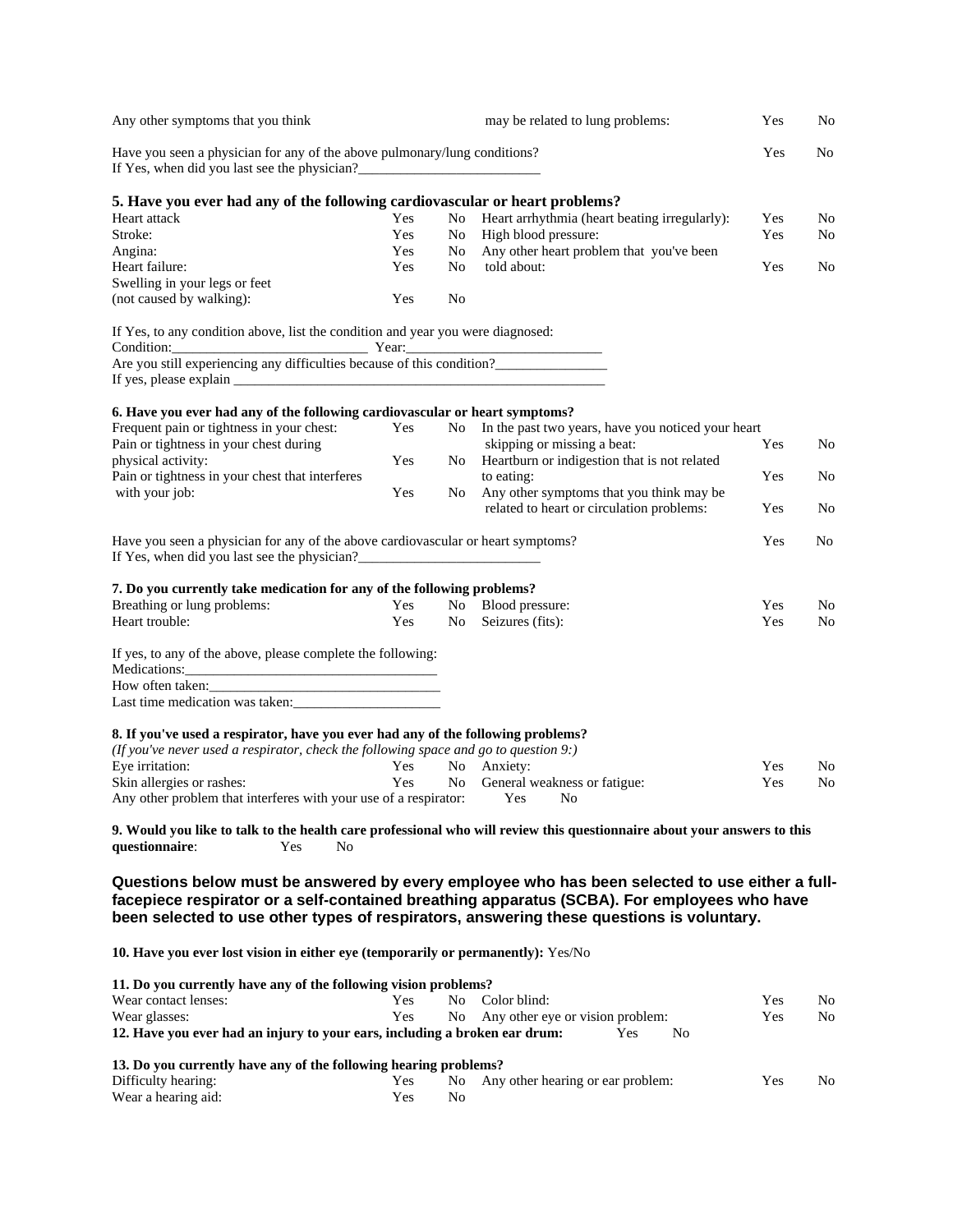## **14. Have you ever had a back injury:** Yes No

#### **15. Do you currently have any of the following musculoskeletal problems?**

| Weakness in any of your arms, hands, legs, or feet: Yes |     |    |  |  |
|---------------------------------------------------------|-----|----|--|--|
| Back pain:                                              | Yes | No |  |  |
| Difficulty fully moving your arms and legs:             | Yes | No |  |  |
| Pain or stiffness when you lean forward                 |     |    |  |  |
| or backward at the waist:                               | Yes | No |  |  |
| Difficulty fully moving your head up or down:           | Yes | No |  |  |
| Difficulty fully moving your head side to side:         | Yes | No |  |  |
| Difficulty bending at your knees:                       | Yes | Nο |  |  |
| Difficulty squatting to the ground:                     | Yes | No |  |  |
| Climbing a flight of stairs or a ladder carrying        |     |    |  |  |
| more than 25 lbs:                                       | Yes | Nο |  |  |
| Any other muscle or skeletal problem that               |     |    |  |  |
| interferes with using a respirator:                     | Yes | Nο |  |  |

# **16. In your present job, are you working at high altitudes (over 5,000 feet) or in a place that has lower than normal amounts of oxygen:** Yes No

If "yes," do you have feelings of dizziness, shortness of breath, pounding in your chest, or other symptoms when you're working under these conditions: Yes No

**17. At work or at home, have you ever been exposed to hazardous solvents, hazardous airborne chemicals (e.g., gases, fumes, or dust), or have you come into skin contact with hazardous chemicals:** Yes/No If "yes," name the chemicals if you know them:

## **18. Have you ever worked with any of the materials, or under any of the conditions, listed below:**

| Asbestos:                                  | Yes | N٥ | Aluminum:                   | Yes | No  |
|--------------------------------------------|-----|----|-----------------------------|-----|-----|
| Silica (e.g., in sandblasting):            | Yes | No | Coal (for example, mining): | Yes | No. |
| Tungsten/cobalt                            | Yes | No | Iron:                       | Yes | No. |
| (e.g., grinding or welding this material): |     |    | Tin:                        | Yes | No. |
| Beryllium:                                 | Yes | Nο | Dusty environments:         | Yes | No  |
| Any other hazardous exposures:             | Yes | No |                             |     |     |
| If "yes," describe these exposures:        |     |    |                             |     |     |

#### **19. List any second jobs or side businesses you have:**

## **20. List your previous occupations:**

#### **21. List your current and previous hobbies:**

| 22. Have you been in the military services?                                                 | Yes | - No |            |    |
|---------------------------------------------------------------------------------------------|-----|------|------------|----|
| If "yes," were you exposed to biological or chemical agents (either in training or combat): |     |      | <b>Yes</b> | No |

#### **23. Have you ever worked on a HAZMAT team?** Yes No

**24. Other than medications for breathing and lung problems, heart trouble, blood pressure, and seizures mentioned earlier in this questionnaire, are you taking any other medications for any reason (including overthe-counter medications):** Yes No

If "yes," name the medications if you know them:

## **25. Will you be using any of the following items with your respirator(s)?**

| <b>HEPA Filters:</b>                | Yes | Nο |
|-------------------------------------|-----|----|
| Canisters (for example, gas masks): | Yes | Nο |
| Cartridges:                         | Yes | Nο |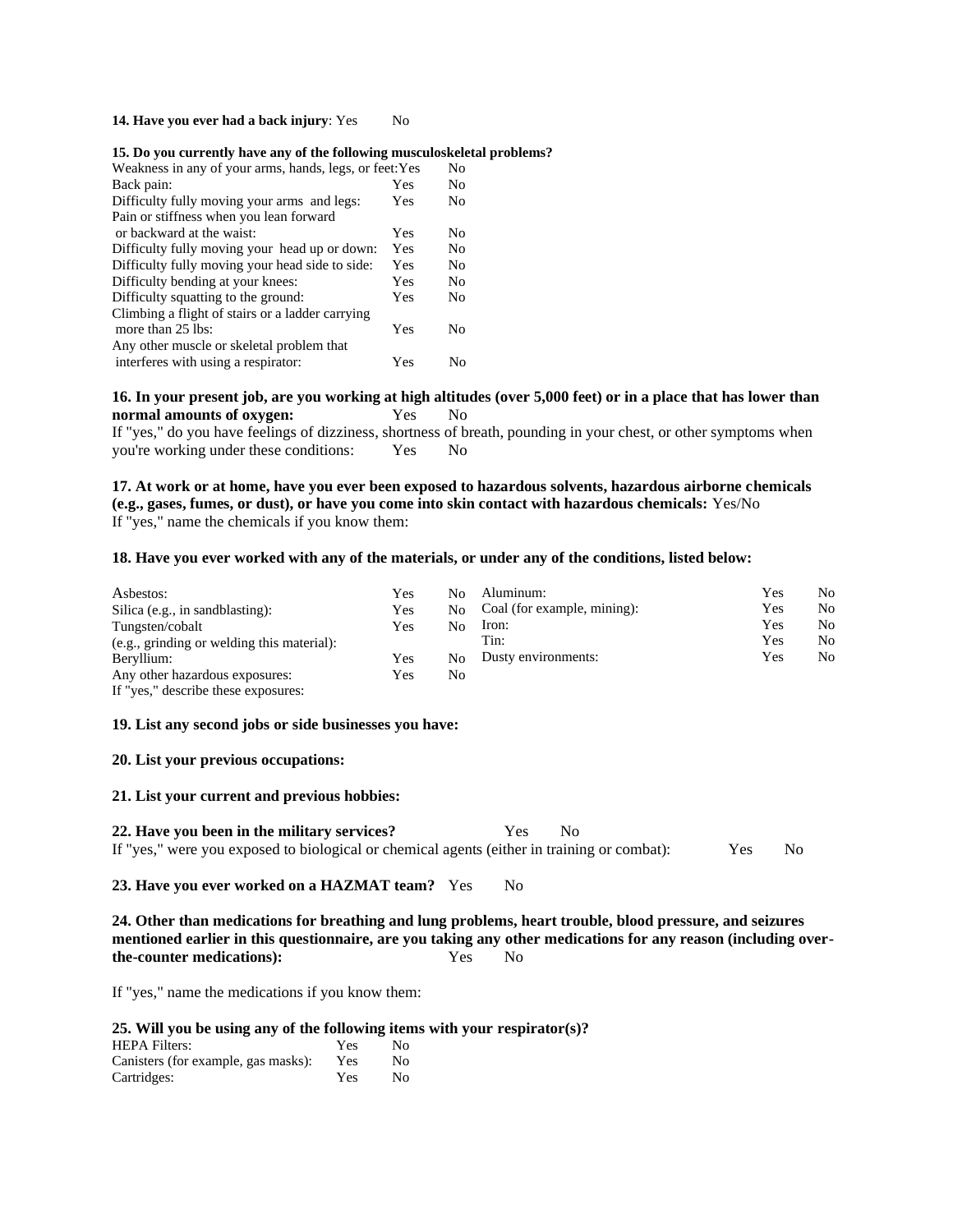| 26. How often are you expected to use the respirator(s) (circle "yes" or "no" for all answers that apply to<br>you)?:                                                                                                                                                                                                                                                                                            |     |            |                |                       |                                                                        |                                             |    |
|------------------------------------------------------------------------------------------------------------------------------------------------------------------------------------------------------------------------------------------------------------------------------------------------------------------------------------------------------------------------------------------------------------------|-----|------------|----------------|-----------------------|------------------------------------------------------------------------|---------------------------------------------|----|
| Escape only (no rescue):                                                                                                                                                                                                                                                                                                                                                                                         | Yes | No         |                |                       | Less than 2 hours per day:                                             | Yes                                         | No |
| Emergency rescue only:                                                                                                                                                                                                                                                                                                                                                                                           | Yes | No         |                | 2 to 4 hours per day: |                                                                        | Yes                                         | No |
| Less than 5 hours per week:                                                                                                                                                                                                                                                                                                                                                                                      | Yes | No         |                | Over 4 hours per day: |                                                                        | Yes                                         | No |
| 27. During the period you are using the respirator(s), is your work effort:<br>a. Light (less than 200 kcal per hour):<br>If "yes," how long does this period last during the average shift: https://www.hrs.                                                                                                                                                                                                    |     | Yes        | N <sub>0</sub> |                       |                                                                        |                                             |    |
| Examples of a light work effort are sitting while writing, typing, drafting, or performing light assembly work; or<br>standing while operating a drill press (1-3 lbs.) or controlling machines.                                                                                                                                                                                                                 |     |            |                |                       |                                                                        |                                             |    |
| b. Moderate (200 to 350 kcal per hour):<br>If "yes," how long does this period last during the average shift: hrs. hrs. hrs. html                                                                                                                                                                                                                                                                                |     | Yes        | N <sub>0</sub> |                       |                                                                        |                                             |    |
| Examples of moderate work effort are sitting while nailing or filing; driving a truck or bus in urban traffic; standing<br>while drilling, nailing, performing assembly work, or transferring a moderate load (about 35 lbs.) at trunk level;<br>walking on a level surface about 2 mph or down a 5-degree grade about 3 mph; or pushing a wheelbarrow with a<br>heavy load (about 100 lbs.) on a level surface. |     |            |                |                       |                                                                        |                                             |    |
| c. Heavy (above 350 kcal per hour):                                                                                                                                                                                                                                                                                                                                                                              | Yes |            | No             |                       |                                                                        |                                             |    |
| Examples of heavy work are lifting a heavy load (about 50 lbs.) from the floor to your waist or shoulder; working on<br>a loading dock; shoveling; standing while bricklaying or chipping castings; walking up an 8-degree grade about 2<br>mph; climbing stairs with a heavy load (about 50 lbs.).                                                                                                              |     |            |                |                       |                                                                        |                                             |    |
| 28. Will you be wearing protective clothing and/or equipment (other than the respirator) when you're using<br>your respirator:<br>If "yes," describe this protective clothing and/or equipment:                                                                                                                                                                                                                  |     | Yes        | N <sub>0</sub> |                       |                                                                        |                                             |    |
| 29. Will you be working under cold conditions (temperature below 50 deg. F):                                                                                                                                                                                                                                                                                                                                     |     |            |                |                       |                                                                        | Yes<br>N <sub>0</sub>                       |    |
| 30. Will you be working under hot conditions (temperature exceeding 77 deg. F):                                                                                                                                                                                                                                                                                                                                  |     |            |                |                       |                                                                        | Yes<br>N <sub>0</sub>                       |    |
| 31. Will you be working under humid conditions:                                                                                                                                                                                                                                                                                                                                                                  |     |            |                | Yes<br>N <sub>0</sub> |                                                                        |                                             |    |
| 32. Describe the work you'll be doing while you're using your respirator(s):                                                                                                                                                                                                                                                                                                                                     |     |            |                |                       |                                                                        |                                             |    |
| 33. Will you be working under the special or hazardous conditions you might encounter when you're using<br>your respirator (s)?                                                                                                                                                                                                                                                                                  |     |            |                |                       |                                                                        |                                             |    |
| Confined-spaced:<br>a.                                                                                                                                                                                                                                                                                                                                                                                           |     | Yes        | N <sub>0</sub> |                       |                                                                        |                                             |    |
| <b>Hyperbaric:</b><br>b.                                                                                                                                                                                                                                                                                                                                                                                         |     | <b>Yes</b> | N <sub>0</sub> |                       |                                                                        |                                             |    |
| <b>Toxic substances:</b><br>c.                                                                                                                                                                                                                                                                                                                                                                                   |     | Yes        | N <sub>0</sub> |                       |                                                                        |                                             |    |
| 34. Provide the following information, if you know it, for each toxic substance that you'll be exposed to when<br>you're using your respirator(s):                                                                                                                                                                                                                                                               |     |            |                |                       |                                                                        |                                             |    |
| Name of the first toxic substance:<br>Estimated maximum exposure level per shift:<br>Duration of exposure per shift                                                                                                                                                                                                                                                                                              |     |            |                |                       | Name of the second toxic substance:<br>Duration of exposure per shift: | Estimated maximum exposure level per shift: |    |

Name of the third toxic substance: Estimated maximum exposure level per shift: